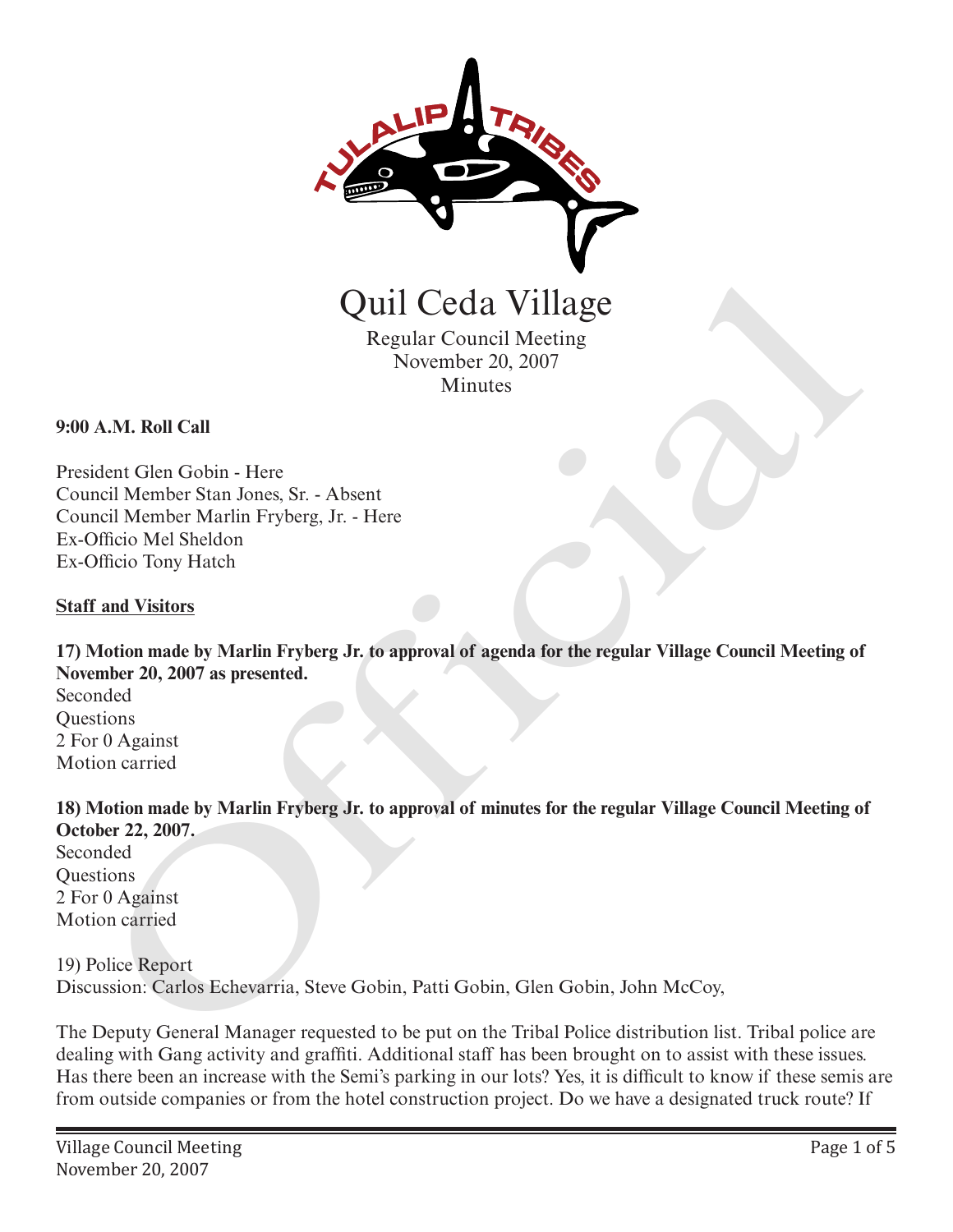not, can we enforce one? Can the route be directed to the back road of Wal-Mart? Staff has been checking on this issue. The traffic has increased on the parkway (31st). Currently, the speed limit is 25mph and cars are going 35mph.

### **Tulalip Data Services**

**20) Motion made by Marlin Fryberg Jr. to approve Resolution No. 2007-025 approving the payment to Tulalip Construction account for electrical and mechanical cost overruns in the amount of \$400,000 from the Tulalip Data Services account.**

Seconded Questions: 2 For 0 Against Motion carried

**21) Motion made by Marlin Fryberg Jr. to approve Resolution No. 2007-026 authorizing a contract with Shared Technologies for an annual amount of \$129,996 to perform annual maintenance for telephone at the Retail Center and Seattle Premium Outlets with funding to come from TDS budget.**

Seconded Questions: 2 For 0 Against Motion carried

**22) Motion made by Marlin Fryberg Jr. to adopt Resolution No. 2007-027 authorizing a one year contract with William W. Erdly, Ph.D. for the 2008 fiscal year to provide professional technical services in an amount not to exceed \$82,400 with funding to come from the TDS budget.** Ip Construction account for eccritesi and incensiones for overvins in the amount of 5400,000 rion<br>in Dip Data Services account.<br>In para Services account.<br>In para Services account.<br>In the Against<br>official made by Marlin Fr

Seconded

Questions: Is it the same as the previous year? Yes with the COLA for 2007 for regular employees. Is this his only employment. No, he works for the U of W putting in more than 40 hours a week.

2 For 0 Against Motion carried

**23) Motion made by Marlin Fryberg Jr. to approve Resolution No. 2007-028 authorizing a one year contract with Greg Keith for the 2008 fiscal year.**

Seconded Questions: 2 For 0 Against Motion carried

#### **24) Motion made by Marlin Fryberg Jr. to approve Resolution No. 2007-029 authorizing a one year contract with Travis Hill for the 2008 fiscal year.**

Seconded Questions: How come there are no amounts on these? They are hourly employees. 2 For 0 Against Motion carried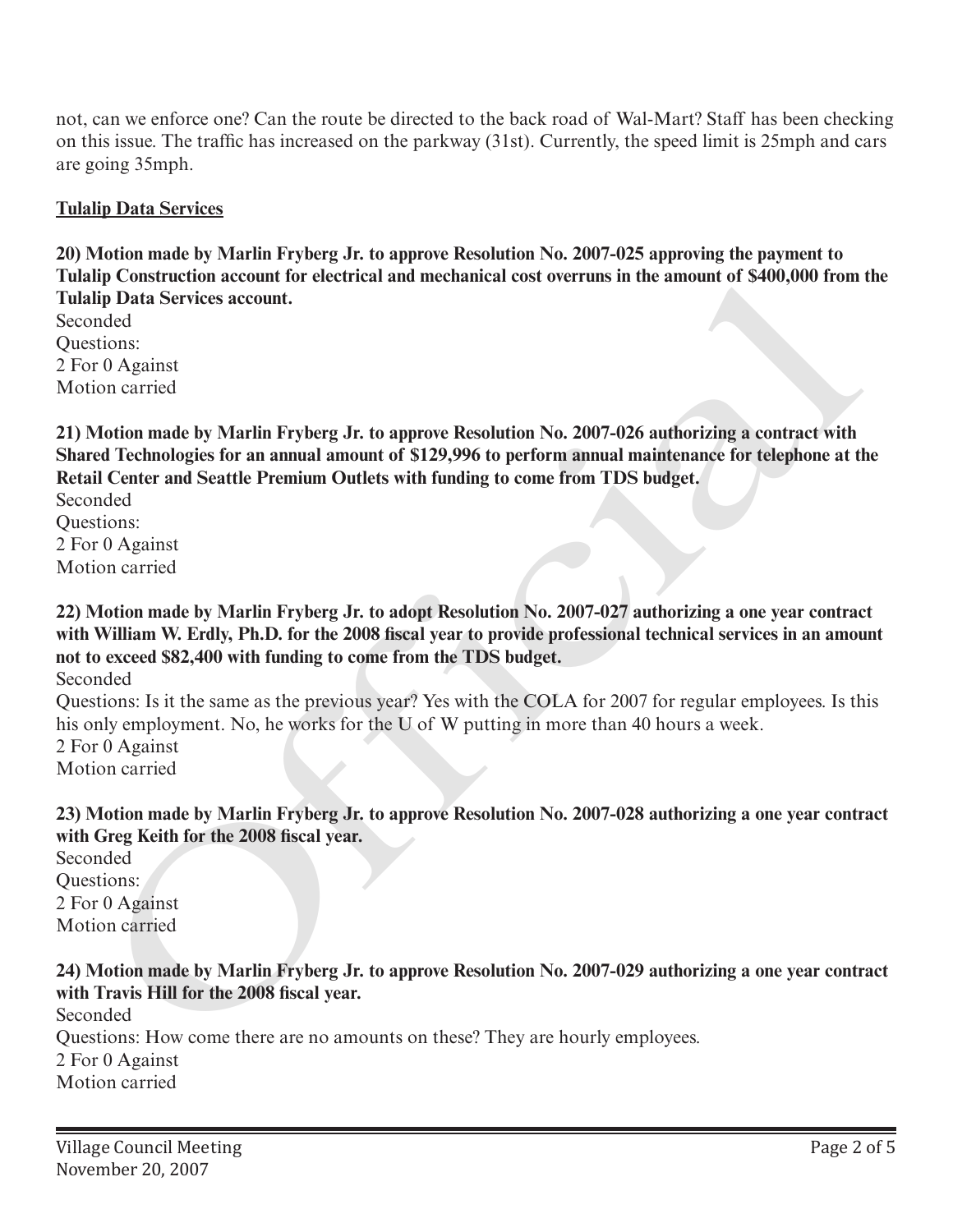**25) Motion made by Marlin Fryberg Jr. to approve Resolution No. 2007-030 authorizing a one year contract with Jacob Setterberg for the 2008 fiscal year.**

Seconded Questions: 2 For 0 Against Motion carried

**26) Motion made by Marlin Fryberg Jr. to approve Resolution No. 2007-031 authorizing a one year contract with Dianne McCormack for the 2008 fiscal year.**

Seconded Questions: 2 For 0 Against Motion carried

### **27) Motion made by Marlin Fryberg Jr. to approve Resolution No. 2007-032 authorizing a one year contract with Christine Raymond for the 2008 fiscal year.**

Seconded

Questions: Is this a new employee? No, she worked at the Casino and moved to Texas. She left over a year ago. It has been difficult to fill this position. It has been advertised numerous times. Should the Casino pay this? No, it should stay with TDS. TDS has the resources to do this. She works doing other things for the Tribe so only about \$10,000 would be billed to the Casino. This is becoming more and more common to work like this. This needs to be controlled by one source. Casino is proud of how the website is going. A team meets every Wednesday to bring ideas together and direct the website. of other and as by Wartin Pryperg Jr. to approve Resolution No. 2007-031 authorizing a one year control<br>Dianne MeCormack for the 2008 fiscal year.<br>
Tel Approx exception No. 2007-032 authorizing a one year control<br>
origins

2 For 0 Against

Motion carried

# **Tulalip Broadband**

**28) Motion made by Marlin Fryberg Jr. Resolution No. 2007-033 authorizing the purchase of a new Digital Headend and associated equipment from National Cable TV Coop., Inc. for an amount not to exceed \$312,200 with funding to come from Tulalip Broadband budget.**

Seconded Questions: Is this on going or new? This is to upgrade the existing facilities. 2 For 0 Against Motion carried

### **Utilities**

**29) Motion made by Marlin Fryberg Jr. to adopt Resolution No. 2007-034 authorizing the establishment of a Bank of America Investment Sweep account titled "QCV Utility Construction Fund", and Authorizing the reimbursement of the capital construction funds expended in 2005 for \$345,742.72 and 2006 for \$332,033.36 for a total of \$677,776 to come from the Tulalip Tribes.**

Seconded

Questions: QCV is asking to bill the Tribe for this amount. The leases were negotiated with limits and so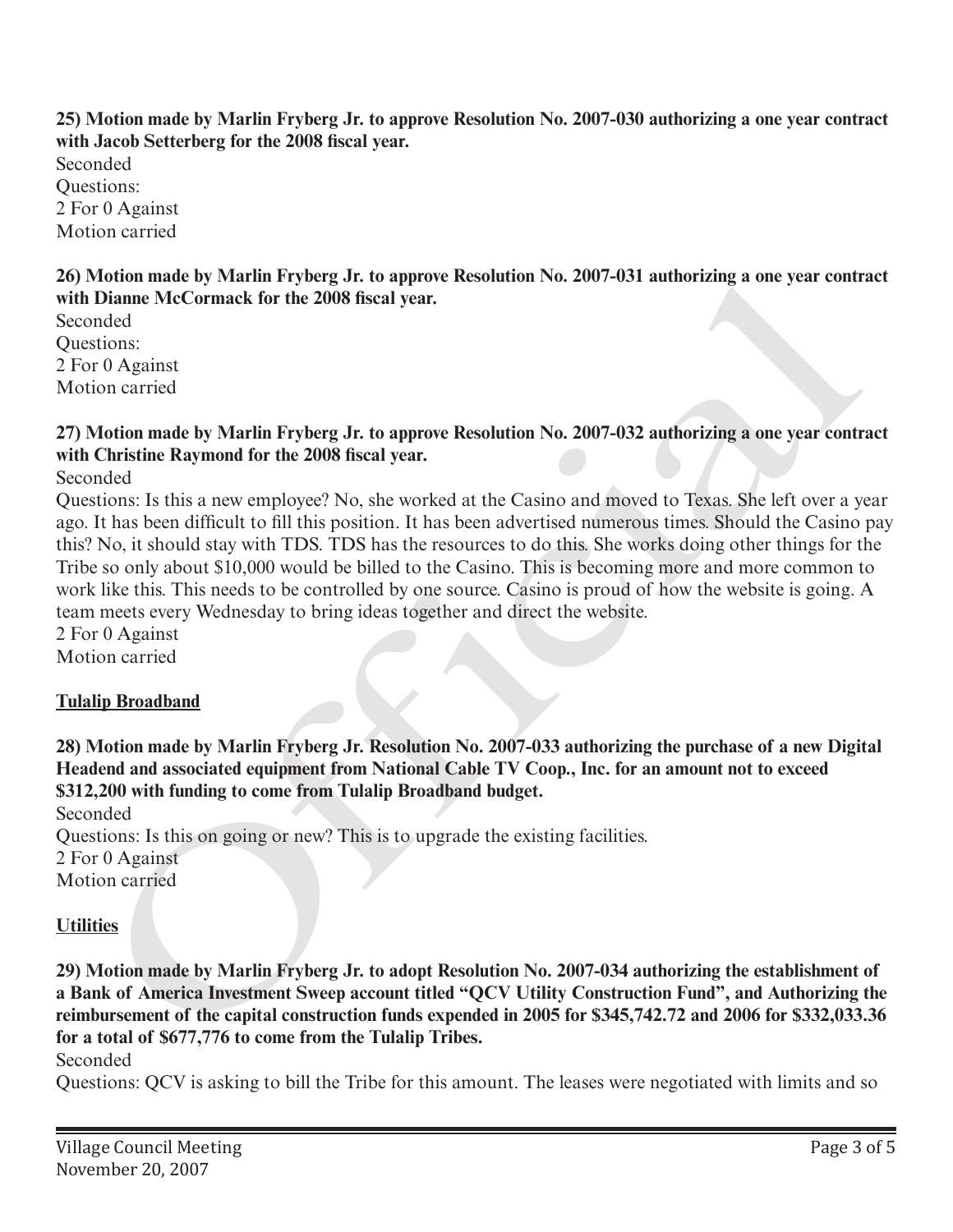QCV Utilities is operating at a deficit. Is this what prompted phone calls and discussion about Tulalip Utilities coming in and taking over QCV Utilities? No, that was about the wheeling arrangement with Marysville. This goes back a couple of years. The difference is what the revenue was less the expenses the utility incurred. This resolution also creates a secured fund to put the capital improvement fund. These costs usually would be spread to customers but underlying issues prevent this. At peak times the water wheeled is about 1,000,000 gallons per day. If this motion passes, will it be brought to the Tulalip Board of Directors to allocate this money? Yes. This has not been brought up at the budget meetings. The calendar years 2005 & 2006 monies were not drawn down on. This is not new. It has been brought up numerous times and the transfers did not happen. The utility's capital improvement monies were spent because the transfers did not happen. The hotel will not be paying capital improvements because they are doing work that will be given to the Utility. Council is in favor of cleaning this clerical error. Would this capital improvement money be used to fund some of the projects that are in the strategic plan? Yes, it could be used for some of those items. The resolution needs to be re-written but Council should at least allow the bank account to be created. Council would like the Tribal government staff to check to see where the funds will come from to allow this motion to pass. The money will allow the QCV Utilities staff to further fund projects for growth within the department.

2 For 0 Against Motion carried

# **QCV Administration**

14) Strategic Planning for Tax Revenue

Discussion: John McCoy, Nina Reece, Glen Gobin, Mel Sheldon, Ken Kettler, Leo Joinette, Tom McKinsey, Shelly Lacy, Tony Hatch, Patti Gobin,

The money will be used for projects. How much revenue is do we currently have? We currently have 1.5 million for 2007, and 1.7 million anticipated for 2008. The taxes are cigarette, cigarette sales, fuel tax, and restaurant tax. Currently we do not have a liquor tax. There is also a Hotel tax and Hotel and use tax. 8.5% and 2%. There is a Resort fee that can also be added. Staff is looking at staying at a competitive rate for the Resort fee. The rates in Everett are lower, the customer is custom to pay these rates. What are the rates for City of Marysville and Snohomish County for the Motel rates? There is a proposal to build a QCV City Hall. This is a first read of the scope of work proposed. The sanding equipment would allow staff to take care of the Village without relying on outside agencies. Where will the equipment be stored? There is a site within the Village for equipment storage. There are tribal members that can provide these services. The striping equipment will be use for the parking lot. The equipment is needed so that staff can perform the duties the land requires. The trees and landscape have been trimmed. The staff is full-time year around employees. It cost \$10,000.00 to mow 27th if contracted out. How many times do we do 27th? Ideally we would like to do it 3 times a year. As of yet, it has been done once, and staff will get this done one more time before yearend. Is QCV looking at the CAM charges? Yes, there is a system now in place for accounting for these fees, and allowing them available to the tenants if requested. A consultant hired to analyze the fees. This is a Capital Expenditure plan that could be used with the Tribal Government. There has been money requested for the Tribal Police. How did we justify the fees? The fees are based on the new Hotel which will provide overnight stay within the Village and increased traffic. There are 20,000 car trips per day at this time. At this time we currently staff five officers and are requesting 4 additional staff. The 2003 & 2006 mones were not drawn abow non. This is not new. It has been browner to measure and the transfers did not happen. The unitity scapital improvement mones were spent because<br>such that will be given to the both lim